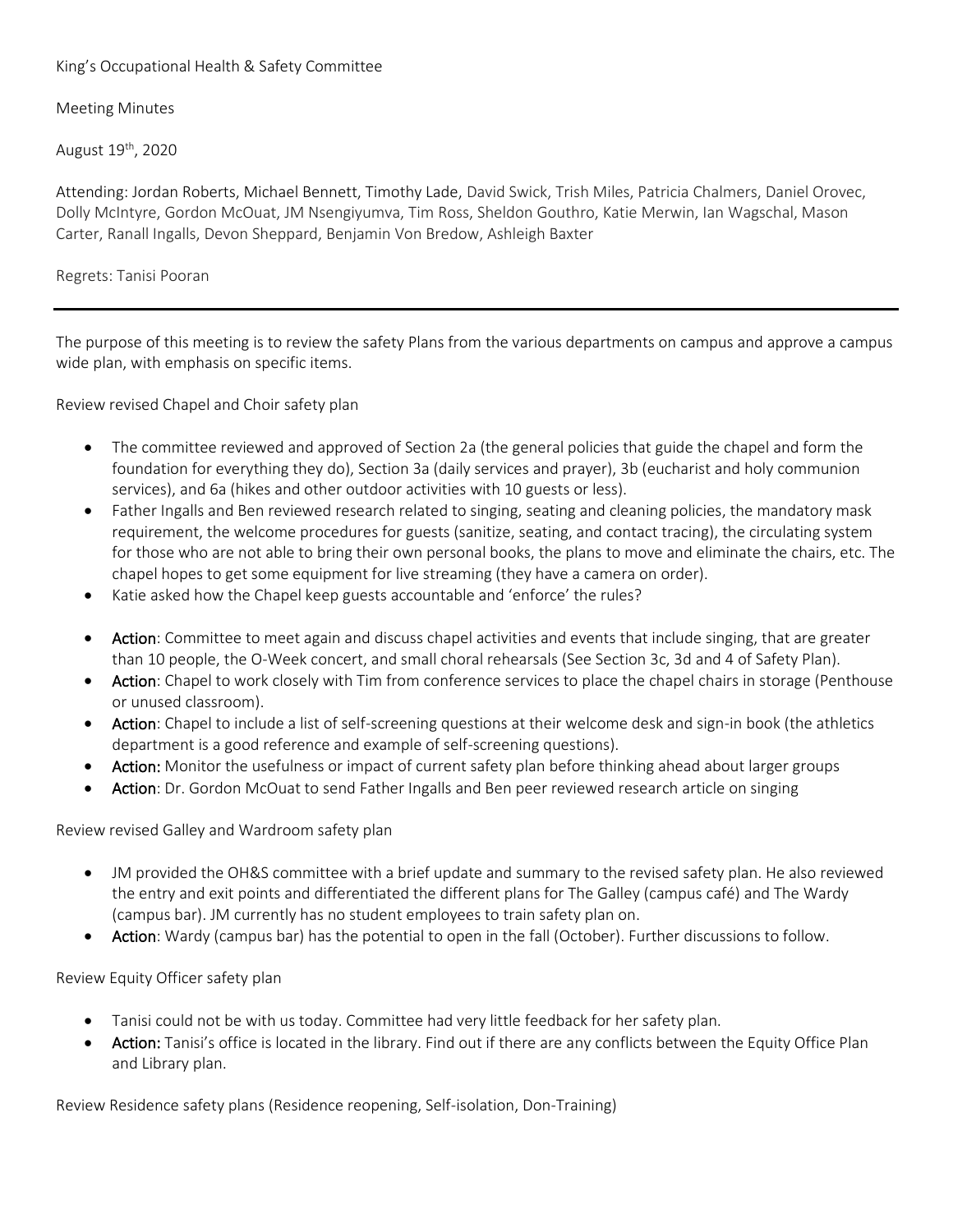- While the original residence plan has already been approved, Katie reviewed the rules for students quarantining at King's in residence due to travel (International and outside of the Atlantic Bubble).
- Questions were raised regarding the PPE for staff going into residence (security, dons, cleaning, etc.). The provincial government suggested looking into the policies for home care or personal support workers entering consumer homes.
- The committee approved Katia and Tim's plans to conduct some in-person training for dons in Alumni Hall to compliment their virtual training. This will give done the opportunity to practice some role-playing scenarios and hard skills. Masks will be worn, and the space will be cleaned afterwards.

Review progress of safety training in all Program/Departments

- Action: If there is any need for help, support, or assistance please contact Ian. You do not have to this alone.
- Action: Complete training and have everyone sign off on their safety plans by September 4<sup>th</sup>.
- Notes: This is a busy time for the KSU due to Orientation Week. Mason and their team may need extra time. Faculty are also busy working on their syllabi. Gordon promised to follow up with them as a group and individually.

Schedule next meeting

• Action: The OH&S Committee with meet again next Wednesday August 26<sup>th</sup> at 9:00 am (ADT). We will review the progress of safety training in all Programs and Departments, as well as the Chapel's plans for their O-Wek concert, activities and events greater than 10 people, and small choral rehearsals.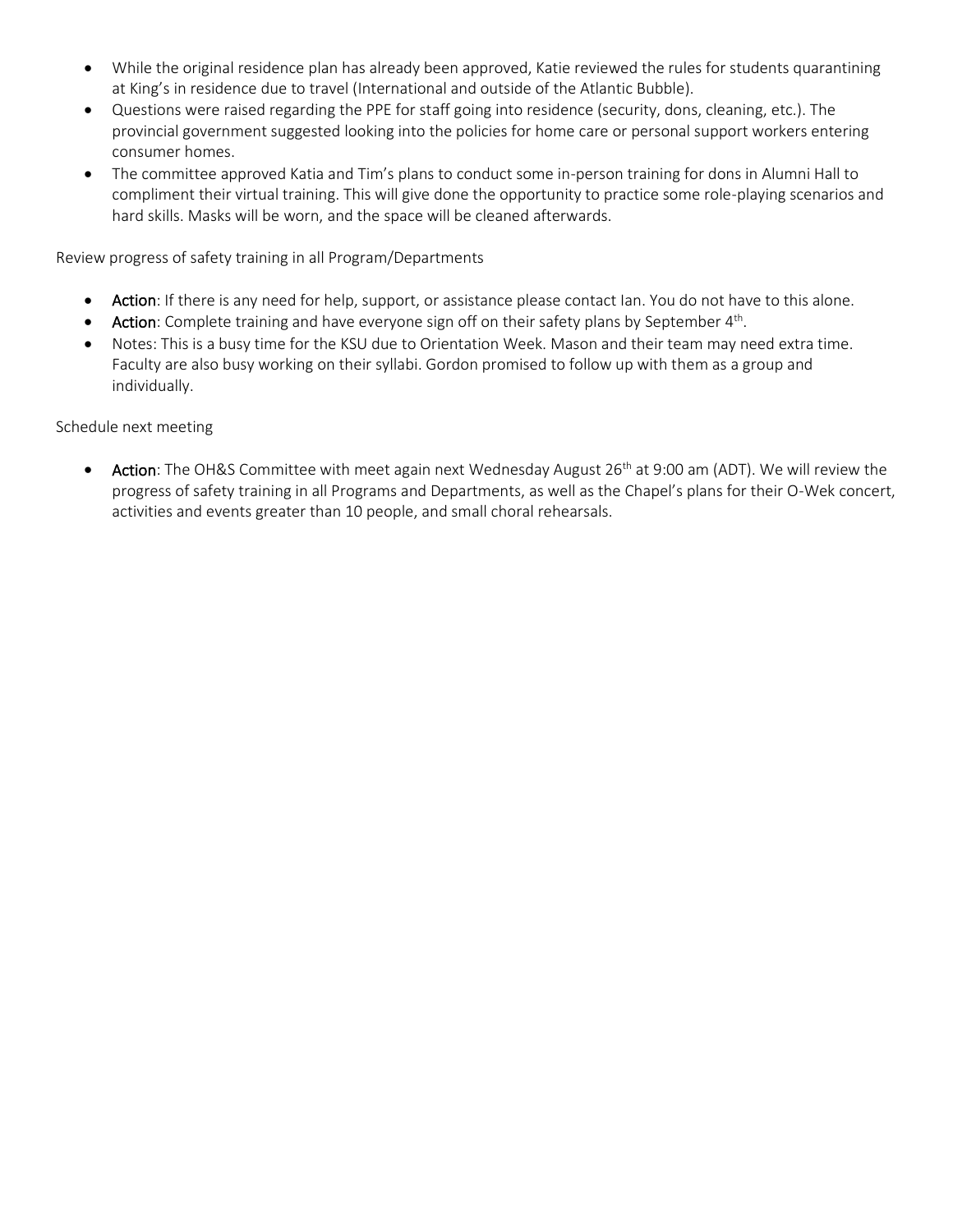King's Occupational Health & Safety Committee

Meeting Minutes

August 26<sup>th</sup>, 2020

Attending: Michael Bennett, Trish Miles, Patricia Chalmers, Dolly McIntyre, Gordon McOuat, JM Nsengiyumva, Tim Ross, Sheldon Gouthro, Ian Wagschal, Mason Carter, Ranall Ingalls, Ashleigh Baxter, Katie Merwin, Tanisi Pooran,

Regrets: Adriane Abbott

The purpose of this meeting is to review the safety Plans from the various departments on campus and approve a campus wide plan, with emphasis on specific items.

Approval of Minutes from Aug 19<sup>th</sup> Meeting

- Both Mason C and Dr. McOuat had the opportunity to review last weeks minutes. JM and Ashleigh made a motion to approve of them
- Ian insured that the decision for the OH&S to discuss Chapel activities that include singing and small choral rehearsals (Section 3c, 3d) at a later date were reflected in the last minutes. Ashleigh confirmed they were.

Review revised Chapel safety plan

- In comparison to talking, singing at a higher volume and holding prolonged vowels does release more particles at a faster rate into the air
- Action: The Chapel windows will need to be made accessible and easy to open. Ian and his team are willing to help with this, although they (the windows) are old, heavy, and made sticky by the paint
- Action: Some of the language in the Chapel safety plan is ambiguous (i.e. 3 or 4 meters from others; 2 or 3 singers present, etc.). This will need to be changed and updated
- Action: Section 3c (singing in the Chapel for communion services in groups of 10 people or less, while staying 4 meters apart) was approved.
- Action: Section 3d (a maximum of 3 singers plus a director may congregate in the Chapel for choral practices) was approved.
- Action: Father Ingalls has asked President William Lahey about hosting Chapel services outside. This is still under consideration. It will need to be approved by the committee at a later date.

Review Equity Officer safety plan

- Tanisi the Equity Officer and Patricia from the library were both in attendance. Tanisi's office will be located in the library, but no one is sure of the exact space she is working with
- Action: Clarify if there are any conflicts between the library safety plan and Tanisi's Equity Officer safety plan. Peter may need to be brought into this discussion.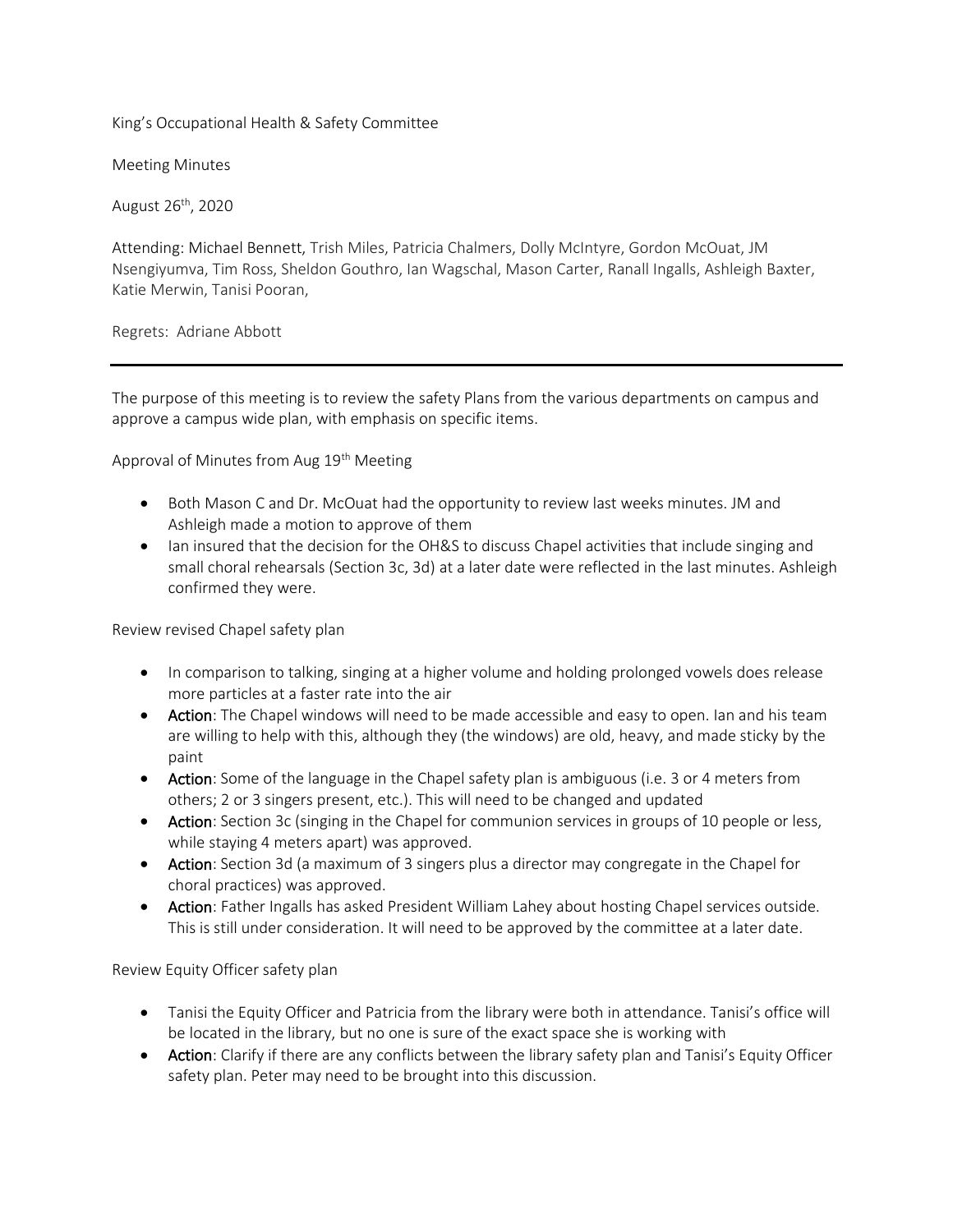Review progress of safety training in all Program/Departments

- There are a lot of safety approvals coming through!
- Action: Once your department has received training, please send the approvals to Ian, who will then forward them to Dolly

New Business (COVID communications and positive cases on campus)

- Katie M and Tim L would like us to think about the chain of communications if King's has a positive COVID case on campus. How will that process work and what is that going to look like?
- Katie wanted to remind the committee that we need to manage our expectations about the (read: low) level of detail that will come from a community wide communication regarding a possible COVID case, and the importance of protecting ones privacy and confidential health information (especially in a small school)
- Mason C drew comparisons to the communication that happened when King's had a mumps case on campus. Which were similar to the communication that happened when Dalhousie had their first COVID case in the winter semester
- Ian compared having a positive COVID case on campus, and the safety precautions or communications that would follow, to an event where someone trips and falls on the ice in the parking lot as a way to get us to think different and simply about it
- Katie wants us to place our trust in public health to assist with contact tracing and notifying people who may have come into contact with a positive Covid case. Dolly highlights that sometimes public health can be slow with their communications due to the volume they are currently handling
- We discussed what to do if we hear that someone is supposed to be self-isolating, but then we see them walking around campus (purchasing a coffee in the Galley, checking out a book in the library, etc)
- If you are sick or ill and need to miss work, you never need to disclose the nature of your sickness to your employer or colleague. If you are going to be sick or ill for more than 5 days, you do not need to elaborate on the reason, but need to tell HR because it can impact your health insurance plan.
- Action: The OH&S representatives are to speak with their team about how to handle or address rumors, how to have difficult conversations if you feel uncomfortable or unsafe on campus, the roles and responsibilities of those who are sick, etc.
- Action: Dolly M to draft a message for the King's Community. This draft will be approved by the SAT on Tuesday.

## Questions

- Trish M from athletics asked for an update on the wall mounts for hand sanitizer. Tim R from conference services said they arrived yesterday, with more wall mounts and stand alone pumps to come.
- Action: The majority will be in place by the end of the week.

## Update from Katie